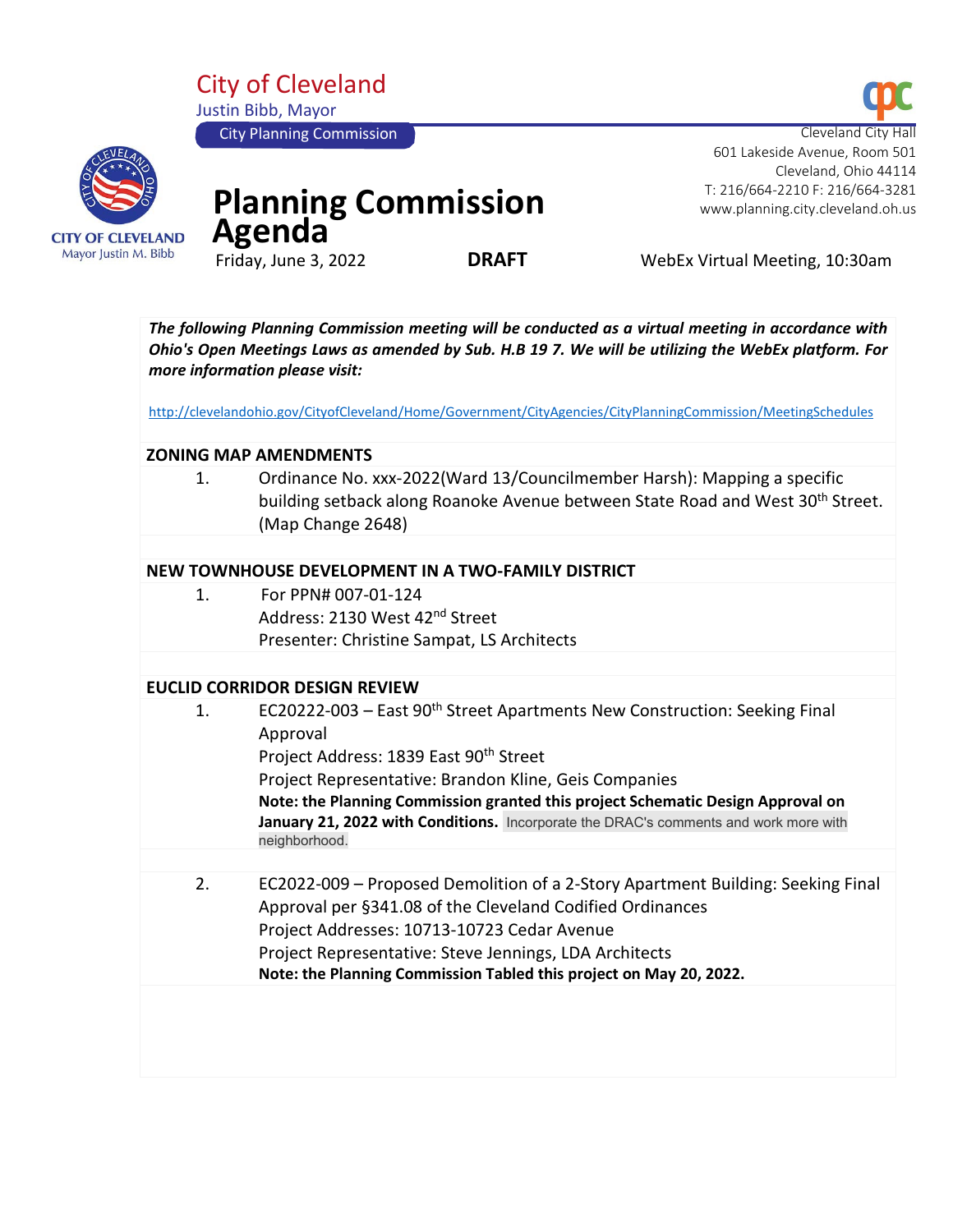

| 3. | EC2022-010 - UCI Development   Stokes West New Construction: Seeking<br><b>Schematic Design Approval</b><br>Project Location: NW corner of Cedar Avenue and Stokes Blvd.<br>Project Representatives: Steve Jennings, LDA Architects<br>Elise Yablonsky, University Circle Inc.<br>Dominick Durante, LDA Architects<br>Note: the Planning Commission Tabled this project on May 20, 2022.                                                                                                                                                                                                                                     |
|----|------------------------------------------------------------------------------------------------------------------------------------------------------------------------------------------------------------------------------------------------------------------------------------------------------------------------------------------------------------------------------------------------------------------------------------------------------------------------------------------------------------------------------------------------------------------------------------------------------------------------------|
|    |                                                                                                                                                                                                                                                                                                                                                                                                                                                                                                                                                                                                                              |
|    | <b>MANDATORY REFERRAL</b>                                                                                                                                                                                                                                                                                                                                                                                                                                                                                                                                                                                                    |
| 1. | Ordinance No. 527-2022(Ward 7/Councilmember Howse): Authorizing the Mayor<br>and the Commissioner of Purchases and Supplies to acquire and re-convey<br>properties presently owned by 3614 Euclid Holding LLC, or its designee, located at<br>3614 Euclid Avenue for the purpose of entering into the chain-of-title prior to the<br>adoption of tax increment financing legislation authorized under Section 5709.41<br>of the Revised Code for the Delta Hotel Project.                                                                                                                                                    |
|    |                                                                                                                                                                                                                                                                                                                                                                                                                                                                                                                                                                                                                              |
| 2. | Ordinance No. 547-2022(Ward 3/Introduced by Councilmembers Bishop and<br>Polensek; by departmental request): Determining the method of making the public<br>improvement of constructing material capital repairs and capital improvements to<br>First Energy Stadium; authorizing one or more public improvement contracts for<br>the making of the improvement; and professional services to design, or in the<br>alternative, to reimburse or accept the gift of design and other services from the<br>Cleveland Browns Stadium Company LLC, and for the performance of a Capital<br>Repair Audit of First Energy Stadium. |
|    |                                                                                                                                                                                                                                                                                                                                                                                                                                                                                                                                                                                                                              |
|    | <b>SPECIAL PRESENTATIONS - Public Art</b>                                                                                                                                                                                                                                                                                                                                                                                                                                                                                                                                                                                    |
| 1. | FRONT Triennial Asad Raza and Cooking Sessions Temporary Sculptures: Seeking<br><b>Final Approval</b><br>Locations: Wade Oval and North Coast Harbor, respectively<br>Presenters: Fred Bidwell, FRONT Triennial<br>Anne Wishchmeyer, FRONT Triennial<br>Joe Lanzilotta, LAND Studio<br>Greg Peckham, LAND Studio                                                                                                                                                                                                                                                                                                             |
| 2. | Clark-Fulton Natalie Lanese Mural & Ryan Jaenke Sculpture<br>Locations: 2298 & 3275 West 25 <sup>th</sup> Street<br>Presenters: Susie Underwood, Metro West<br>Vince Reddy, LAND Studio                                                                                                                                                                                                                                                                                                                                                                                                                                      |
|    |                                                                                                                                                                                                                                                                                                                                                                                                                                                                                                                                                                                                                              |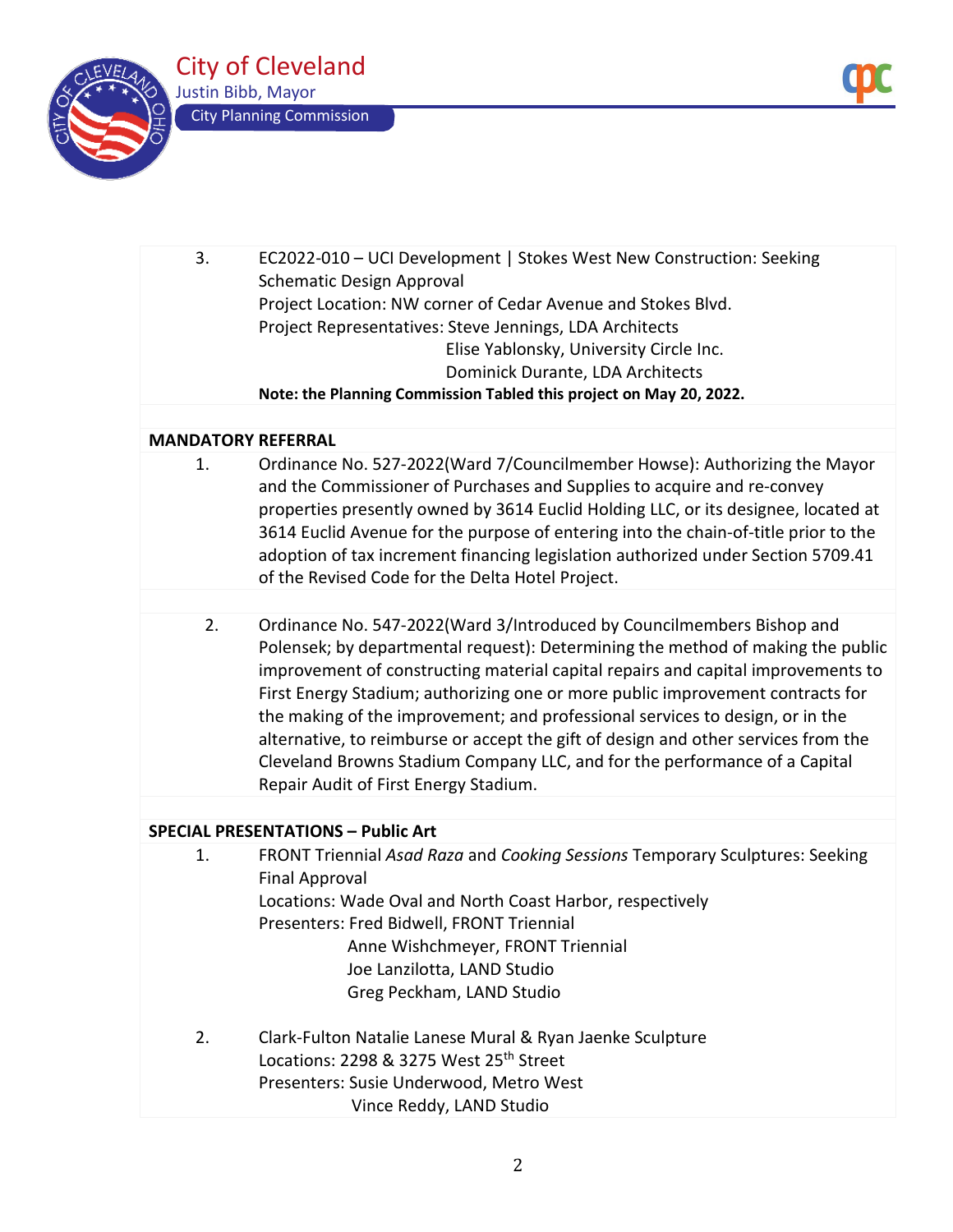

# 3. End of Year Report – 2021: For Informational Purposes Only Presenters: Tarra Petras, Staff Public Art Coordinator Vince Reddy, LAND Studio

## **ADMINISTRATIVE APPROVALS**

| Ordinance No. 532-2022(Citywide - Introduced by Councilmembers Bishop and<br>Griffin; by departmental request): Determining the method of making the public           |
|-----------------------------------------------------------------------------------------------------------------------------------------------------------------------|
| improvement of constructing, rehabilitating, renovating, replacing or otherwise<br>improving recreation facilities, ancillary recreation buildings, and other similar |
| structures, on City-owned and City-leased park property, including site                                                                                               |
| improvements and appurtenances; authorizing the Director of Public Works or                                                                                           |
| Capital Projects, as appropriate; enter into one or more public improvement                                                                                           |
| contracts for the making of the improvement; to apply for and accept grants and                                                                                       |
| gifts; and authorizing the direct employment of the necessary labor, for the                                                                                          |
| Department of Public Works and Office of Capital Projects.                                                                                                            |

- 2. Ordinance No. 533-2022(Citywide Introduced by Councilmembers Bishop and Griffin; by departmental request): Determining the method of making the public improvement of constructing, rehabilitating, renovating, replacing or otherwise improving public facilities, buildings, and other similar structures, including site improvements and appurtenances; and authorizing the Director of Public Works or Capital Projects, as appropriate, to enter into one or more public improvement contracts for the making of the improvement; enter into one or more professional services and other contracts needed to implement the improvement; to apply for and accept grants and gifts; and authorizing the direct employment of the necessary labor, for the Department of Public Works and Office of Capital Projects.
- 3. Ordinance No. 537-2022(Ward 7/Councilmember Howse): Replacing a ten (10) foot Mapped Setback from the property line with a zero (0) foot Mapped Setback from the property line along the southern side of Hough Avenue between East 75<sup>th</sup> Street and Crawford Road. (Map Change 2647)